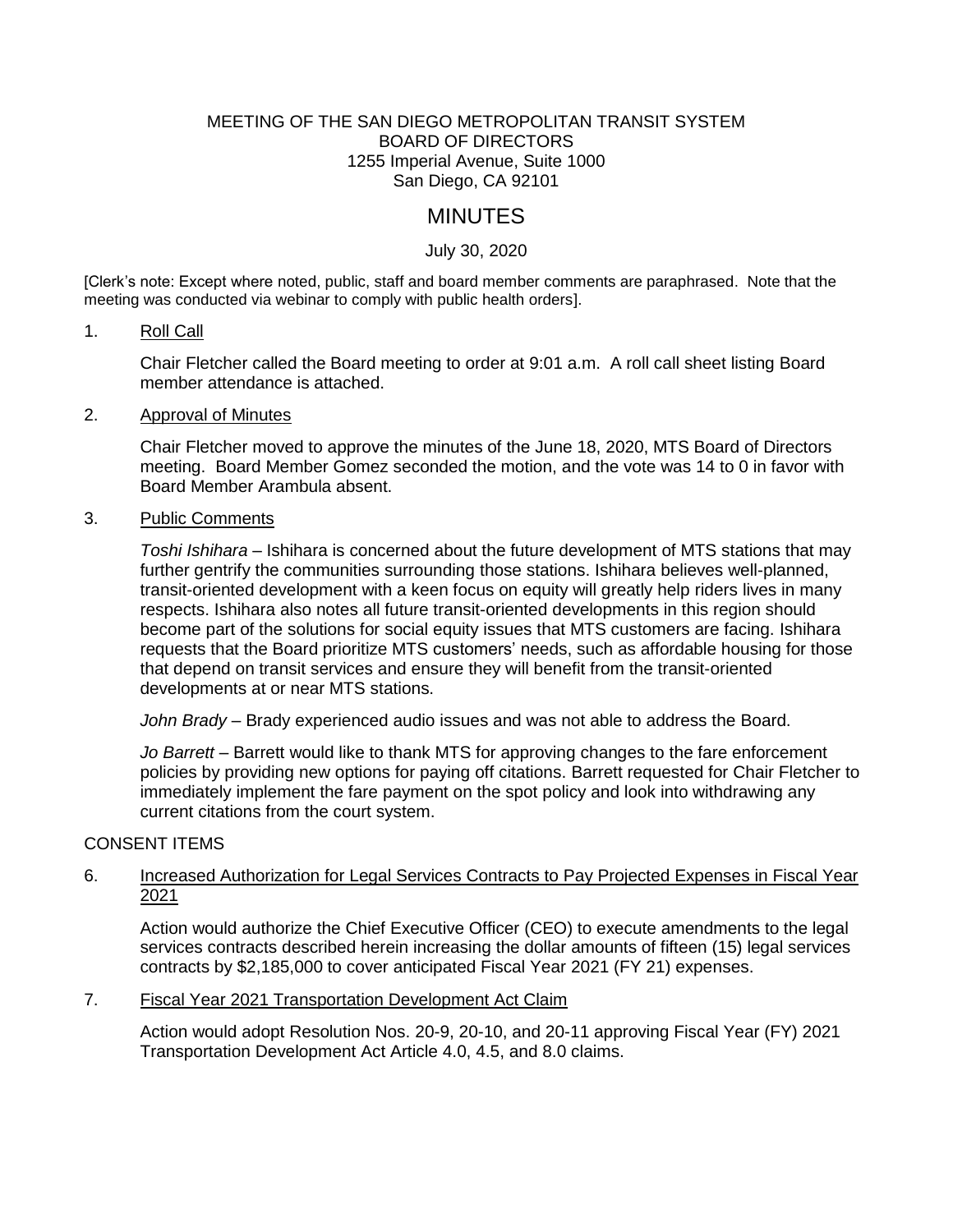Page 2 of 12

### 8. LiveScan Authorization for Drivers of For-Hire Vehicles

Action would approve Resolution No. 20-12 authorizing staff to execute a request to the California Department of Justice to allow LiveScan fingerprinting as it relates to drivers of forhire vehicles.

### 9. Building C – Wheel Truing Machine Removal, Reinstallation and Testing – Work Order Under a Job Order Contract (JOC) Award

Action would authorize the Chief Executive Officer (CEO) to execute Work Order No. MTSJOC275-09, under MTS Doc. No. PWG275.0-19 with ABC Construction Co., Inc. (ABC) for the provision of labor, materials, equipment, and supplies for Building C – Wheel Truing Machine Removal, Reinstallation, and Testing in the amount of \$371,330.00 plus the payment of applicable Job Order Contracting (JOC) administrative fees, for a total cost of \$381,307.15.

# 10. Revisions to Taxicab Advisory Committee Guidelines

Action would approve the proposed revisions to the Taxicab Advisory Committee Guidelines.

11. Davra Networks, RuBAN Software and Support for Trolley Public Announcement System Enhancement and Adding Natural Language Processing – Contract Amendment

Action would authorize the Chief Executive Officer (CEO) to execute Amendment No. 3 to MTS Doc. No. G2071.0-18 with Davra Networks, increasing the contract value in the amount of \$788,200.00, bringing the contract total to \$1,550,000.00.

# 12. Task Order Contract Approval to Provide Design Services for Iris Rapid Route and Station Infrastructure Improvements

Action would authorize the Chief Executive Officer (CEO) to execute Work Order WOA2075-AE-54 to MTS Doc. No. G2075.0-18 (in substantially the same format as Attachment A) with Dokken Engineering (Dokken) in the amount of \$810,412.04 to provide design services for the Iris Rapid Route and Station Infrastructure Improvements.

# 13. Variable Message Signs (VMS) Display Assemblies for the Mid-Coast Trolley Extension Project – Contract Award

Action would authorize the Chief Executive Officer (CEO) to execute MTS Doc. No. L1543.0-20, with Nanov Display, Inc., for the supply of VMS Display Assemblies for the Mid-Coast Trolley Extension Project in the amount of \$717,701.25.

# 14. Marketing and Community Outreach Services – Contract Award

Action would authorize the Chief Executive Officer (CEO) to execute MTS Doc. No. G2317.0-20 with Brown Marketing Strategies, Inc. (a Disadvantaged Business Enterprise (DBE)) for the provision of Marketing and Community Outreach Services for a period of three (3) base years and two (2) one-year options for a total of five (5) years in the amount of \$295,172.74.

# 15. Old Town Transit Center (OTTC) West Improvements Projects – Additional Design Services – Task Order Amendment

Action would: (1) Ratify Task Order 13.18.03 under MTS Doc No. G1493.0-13 with Kimley-Horn and Associates (KHA) totaling \$98,973.47, for design revisions; and (2) Authorize the Chief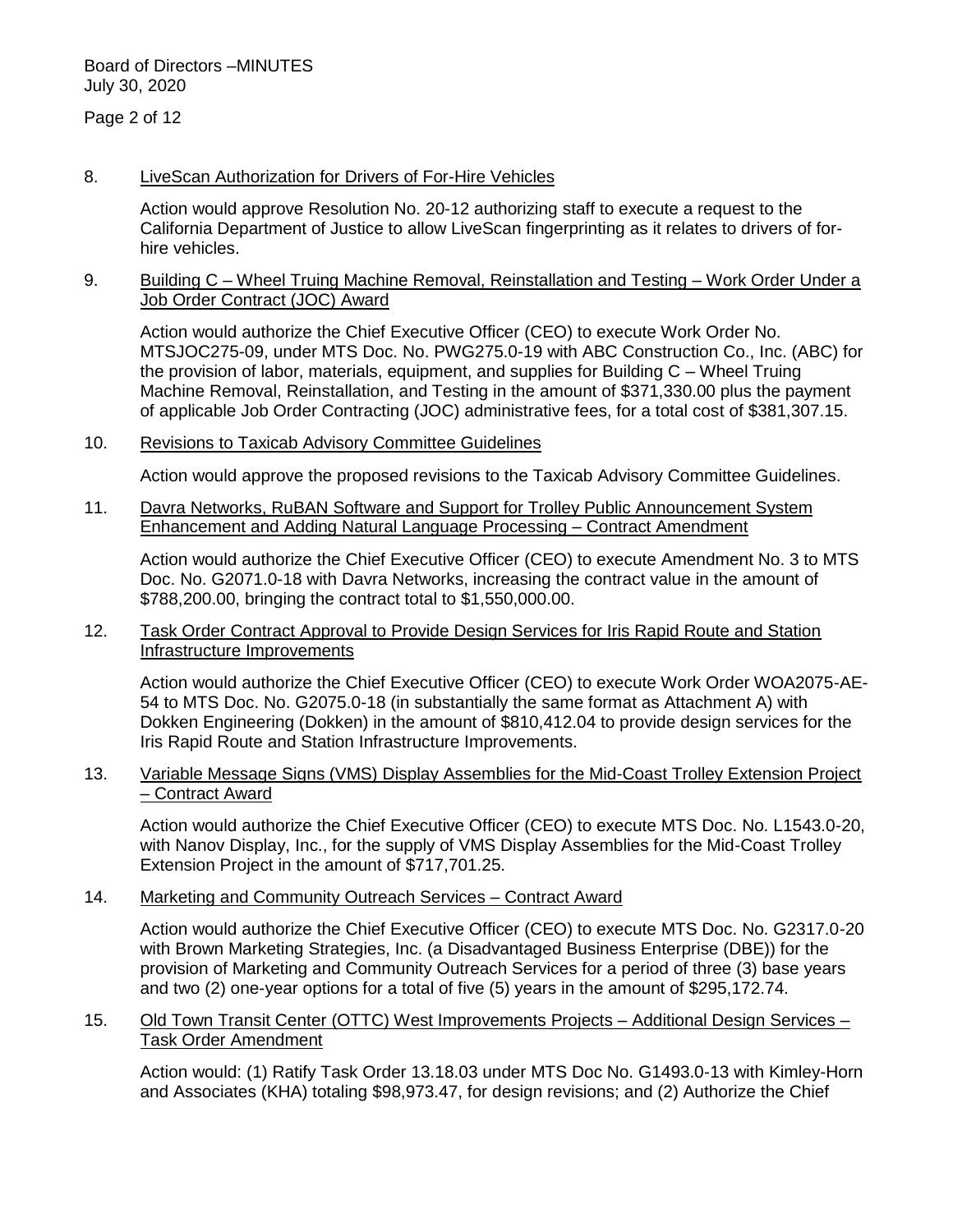Executive Officer (CEO) to execute Task Order 13.18.04 under MTS Doc No. G1493.0-13, with KHA totaling \$128,357.15, for preparation of construction and supporting documents as well as required coordination.

# 16. Janitorial Services – Ratification of Amendments

Action would ratify Amendments 14, 15 and 16 to MTS Doc. No. G1931.0-16 with NMS Management Inc., a Disadvantaged Business Enterprise (DBE), for janitorial services, increasing the contract total by \$162,362.30 to a new not-to-exceed amount of \$8,578,660.84.

### 17. Verizon Wireless Cellular Data Service for Paratransit Mobile Data Terminal/Automatic Vehicle Locator – Contract Award

Action would authorize the Chief Executive Officer (CEO) to execute MTS Doc. G2384.0-20, with Cellco Partnership dba Verizon Wireless, for Paratransit Cellular Data Services for five (5) years in the amount of \$204,000.00

# 18. Conduent Transport Solutions, Inc. Single Sign On and Autonomous Tracking Mode Software Changes to Regional Transit Management System (RTMS) – Contract Amendment

Action would authorize the Chief Executive Officer (CEO) to execute Amendment No. 2 to MTS Doc No. G2260.0-19, with Conduent Transport Solutions, Inc., increasing the contract value by \$466,248.00, bringing the total contract amount to \$7,009,147.06.

#### 19. Purchase of Polycarbonate Panels – Emergency Contract Ratification

Action would ratify a purchase order with MGM Plastics, Inc. in the amount of \$108,747.77

20. Purchase of Bus Parts – Contract Awards

Action would: (1) Authorize the Chief Executive Officer (CEO) to execute Amendment No. 2 to MTS Doc. No. B0701.0-19, with The Aftermarket Parts Company, LLC, in the amount of \$807,836.67; and (2) Execute MTS Doc. No. B0717.0-20, with Trolley Support LLC, for a fouryear contract (2-year base with two 1-year options) for the provision of various replacement bus parts in the amount of \$133,920.00.

### 21. Siemens Industry, Inc. (Siemens) Traction Power Substations (TPSS) Procurement – Contract Amendment

Action would authorize the Chief Executive Officer (CEO) to execute Amendment No. 18 to MTS Doc No. L1032.0-12 with Siemens Industry, Inc. not to exceed \$160,257.31 for TPSS storage costs.

### 22. Update the List of San Diego Metropolitan Transit System (MTS) Employees Authorized to Transfer Funds to and from Local Agency Investment Fund (LAIF) Accounts

Action would approve Resolution No. 20-13 and Resolution No. 20-14 to update the list of MTS employees authorized to transfer funds to and from the MTS and San Diego Transit Corporation (SDTC) LAIF investment accounts, administered by the State Treasurer.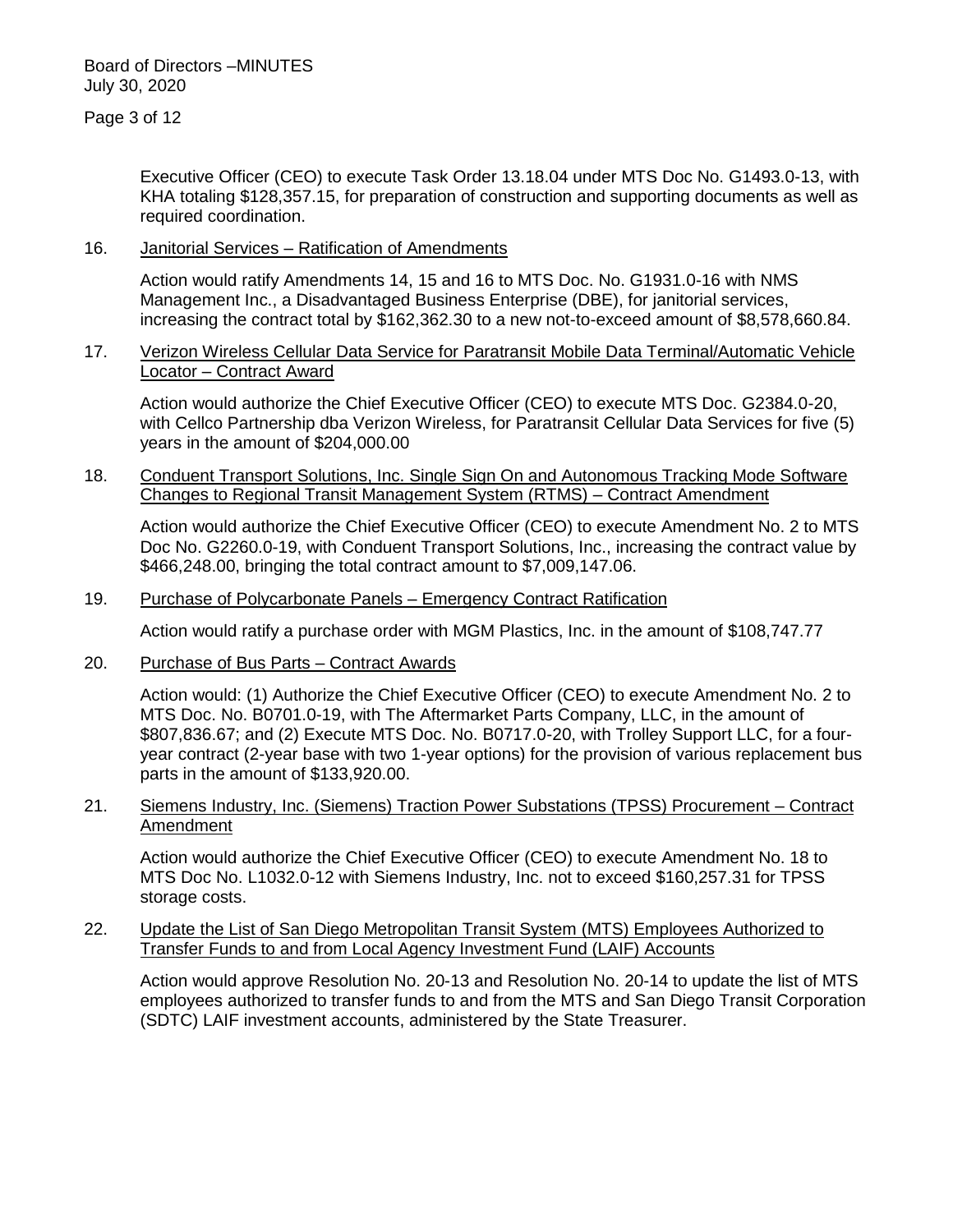Page 4 of 12

#### 23. Resolution in Support of Transit-Oriented Development Housing Program Grant

Action would approve Resolution No. 20-15, which serves as a letter of support for Affirmed Housing Group's grant application for its Grantville project in Round 4 of the Transit-Oriented Development (TOD) Housing Program.

### 24. 2020 Transit and Intercity Rail Capital Program (TIRCP) Grant Award: El Cajon Third Track Project

Action would approve Resolution No. 20-16 authorizing the use of TIRCP funds for the El Cajon Third Track Project.

### 25. Contract Amendment for Regional Transit Management System (RTMS) Radio Hardware System Core and Console Upgrade

Action would authorize the Chief Executive Officer (CEO) to execute Amendment No. 2 to MTS Doc. No. PWG279.0-19, with Motorola Solutions, Inc. (Motorola), increasing the value by \$294,487, bringing the total contract amount to \$3,244,487.

#### 26. San Diego Metropolitan Transit System (MTS) Agency Safety Plan

Action would approve the MTS Agency Safety Plan.

#### COMMENTS – CONSENT ITEMS

Board Member Gomez sought clarification for Consent Item 23 and the details of the grant application.

Denis Desmond, MTS Director of Planning, responded by explaining that the resolution supported the Transit Oriented Development (TOD) grant application which Affirmed housing submitted for the Grantville redevelopment project. The grant would target the affordable housing component of the project to replace ninety-six parking spaces and trolley shelter and platform renovations.

Sharon Cooney, MTS Chief Executive Officer, further explained that Greystar and Affirmed agreed to split the cost of replacing the parking for transit riders. Ms. Cooney clarified the grant would help Affirmed pay for its portion of replacement parking.

Board Member Moreno requested for Consent Item 14 to be pulled for further discussion.

#### Action on Recommended Consent Items, excluding No.14

Chair Fletcher moved to approve Consent Agenda Item Nos. 6 to 26, excluding No. 14. Board Member Moreno seconded the motion, and the vote was 14 to 0 in favor with Board Member Arambula absent.

#### COMMENTS – CONSENT ITEM 14

Mark Olson, MTS Manager of Public Relations, explained the procurement would supplement staffing capacities to accomplish wider community outreach efforts.

Ms. Cooney commented the procurement would assist in additional coverage of outreach, especially when there are overlapping events.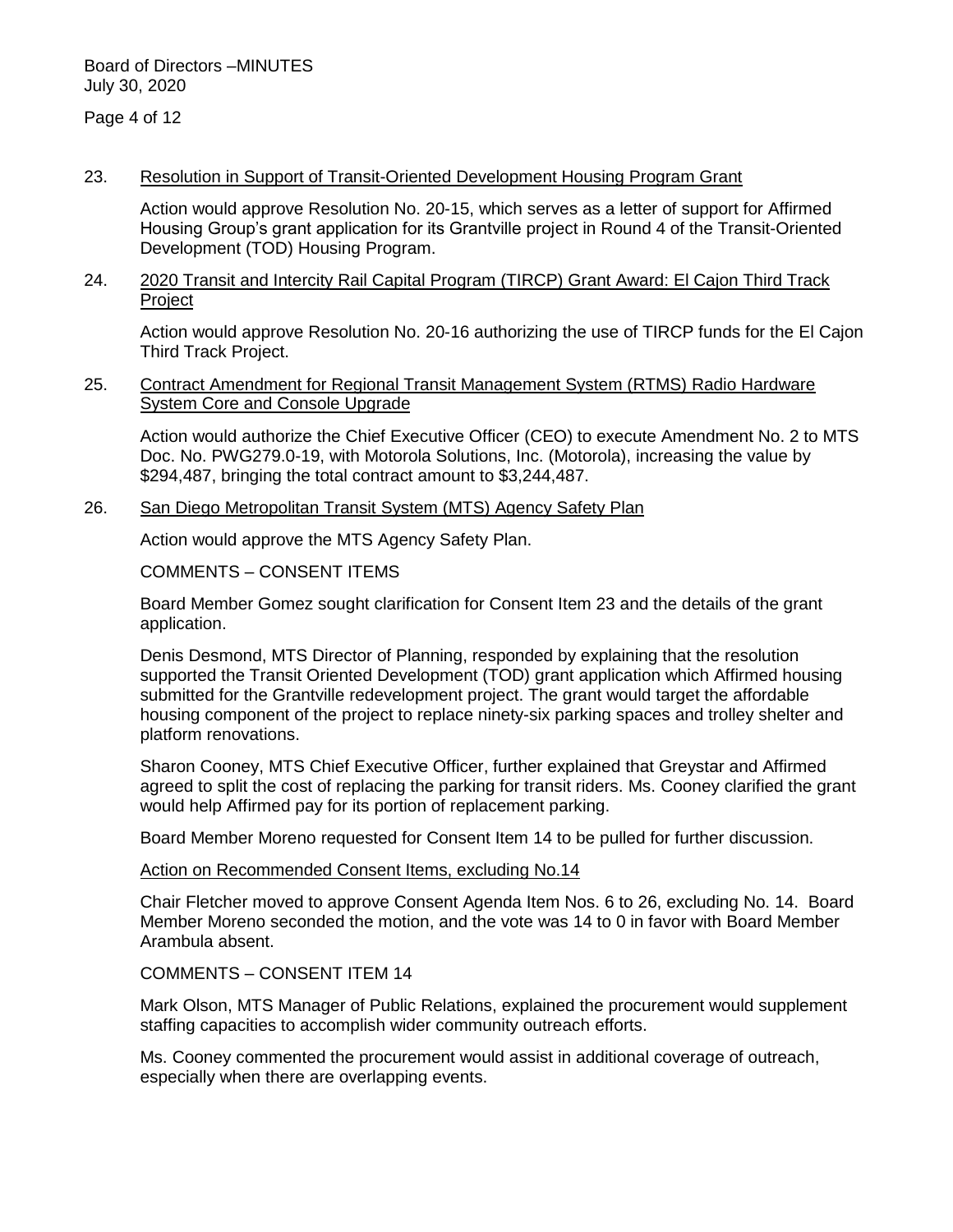Page 5 of 12

Mr. Olson explained this contract is specifically for outreach events in disadvantaged communities with bi-lingual support as part of the solicitation requirements. Brown Marketing has full time staff and ambassadors that could staff the events in Spanish.

Board Member Moreno stated that the contractor's bi-lingual abilities are extremely important. Board Member Moreno also commented that MTS, along with other agencies in the region, do a poor job at reaching out to the Latino community. Board Member Moreno asked what the contractor's experience was with marketing or outreach in the South Bay.

Mr. Olson replied that this was not their first time working with MTS customers. MTS previously used this contractor for Elevate SD 2020 outreach efforts, and the contractor understands the priorities and processes.

Board Member Moreno made their office available for questions, concerns or information related to outreach events.

Board Member Sandke stated that he has worked with this contractor at an event at City College and was very impressed by the contractor.

# Action on Recommended Consent Items

Board Member Moreno moved to approve Consent Agenda Item No. 14. Board Member Sandke seconded the motion, and the vote was 14 to 0 in favor with Board Member Arambula absent.

# NOTICED PUBLIC HEARINGS

28. None.

### DISCUSSION ITEMS

30. Surplus Land and Joint Development: Assembly Bill (AB) 1486 Impacts (Karen Landers)

Karen Landers, General Counsel, presented on Surplus Land and Joint Development AB 1486 Impacts. Ms. Landers covered restrictions, notices and mandated negotiations, impacts, projects at risk and proposed solutions.

Board Member Gomez asked about declaration of surplus land, and stated this notion gives the appearance that MTS is selling the land when it is actually a joint development effort, which should exempt MTS from surplus land processes.

Ms. Landers responded that this was previously the case where MTS historically did not go through the surplus process. Ms. Landers explained there previously was a carve out for agency use of property, however, AB 1486 revised that definition. Under the former law, MTS was able to prioritize community enhancement and promote the transit system to generate ridership. The new bill took over that discretion and prioritized other uses and processes.

Board Member Gomez asked about the three types of uses MTS would have to notify under including affordable housing, open space and schools.

Ms. Landers responded MTS tends to gear its development towards affordable housing. However, if MTS would want to generate jobs for more commercial uses, the law would require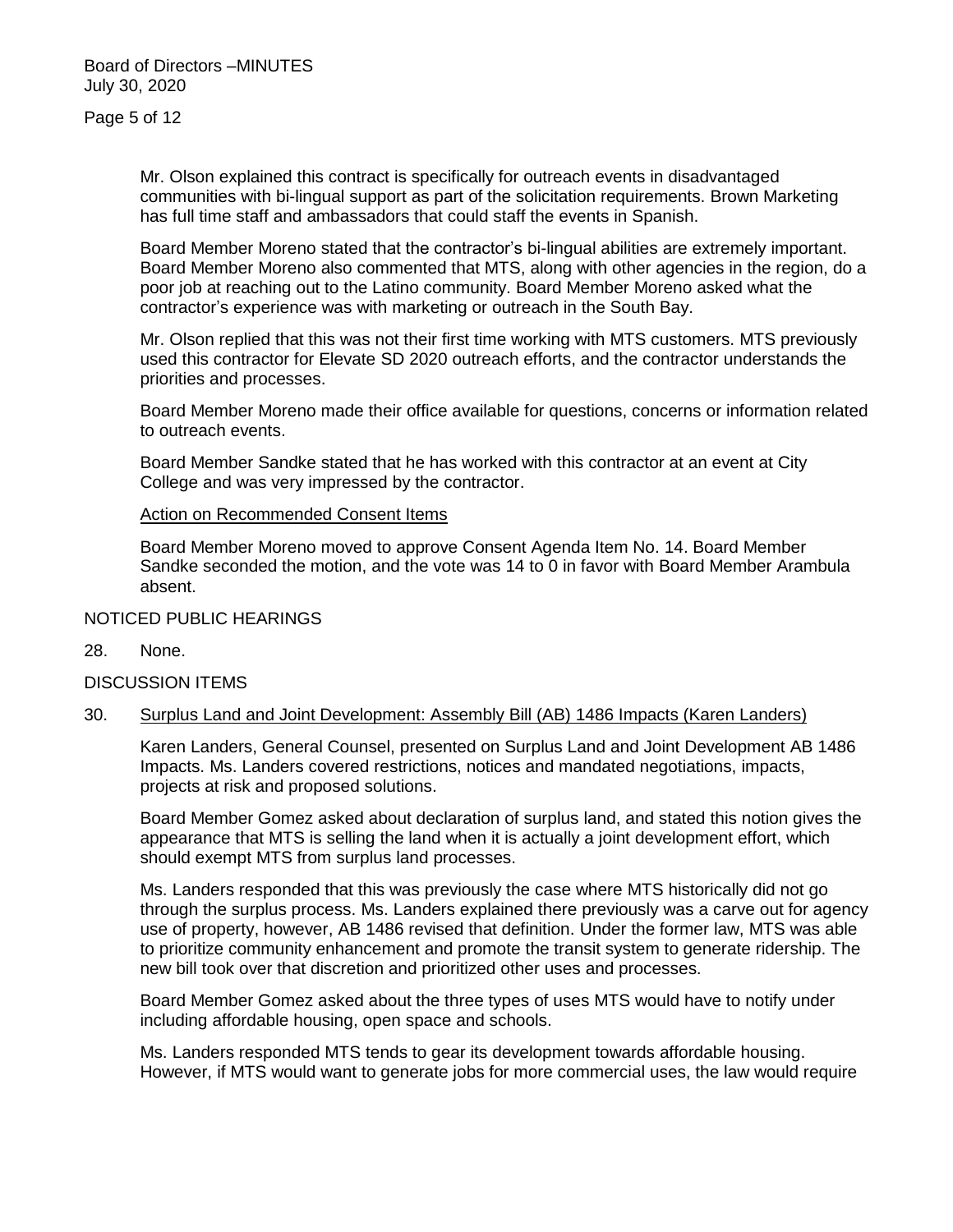MTS to offer the property to affordable housing, open space and schools, even if MTS had a different plan in mind for that property.

Board Member Gomez commented that certain properties may not be zoned for some of those uses, which would create a conflict.

Ms. Landers responded those conflicts would be addressed through proposed future legislative fixes. She noted there are statements in the law where a notice must be sent regardless of the type of property zoning.

Board Member Salas voiced her disagreement with the bill. Board Member Salas noted there are weak areas in AB 1486 that do not support a holistic approach for local services and jobs that provide a balance in specific communities. She stated that they would support staff proposing legislative fixes to address these issues in the bill.

Board Member Galvez thanked Board Members and staff for understanding removing Chula Vista's E and H streets projects from the surplus notification list. Board Member Galvez also expressed gratefulness to advocate for substantial changes to the legislation.

### Action Taken

Chair Fletcher moved to: (1) declare the properties listed in Attachment C as "surplus land" for purposes of Government Code sections 54220, et seq; and (2) authorize MTS representatives to seek clarifying or limiting language in subsequent legislation to preserve MTS's autonomy over its joint development program. Board Member Galvez seconded the motion, and the vote was 14 to 0 in favor with Board Member Arambula absent.

### 31. San Diego Transit Corporation (SDTC) Pension Plan Funding of Overpayments (Larry Marinesi)

Ms. Cooney introduced this item and provided a brief background of the presentation. In 2012, MTS changed the way the internal payment calculation was calculated for the SDTC pension plan in order to avoid pension spiking. In late 2019, the ATU requested the SDTC Pension Board to conduct an audit to determine if the calculations for retirement benefits were correct. Findings showed some retirees had been receiving overpayments of pension payments.

Larry Marinesi, MTS Chief Financial Officer, continued the presentation. Mr. Marinesi discussed the background of the issue, audit request, recalculations, actuarial impacts, overpayment options, future preventative measures and staff recommendation to fund the plan overpayments.

Board Member Sandke questioned why the fund had to be replenished if MTS would take financial responsibility and fund the overpayment costs for the plan.

Mr. Marinesi clarified the total plan balance covered ATU, IBEW and SDTC Management employees. An overpayment amount would need to be refunded in order to fully cover all the benefits under the three accounts.

Board Member Moreno agreed with staff's proposed recommendation. She asked when the plan was closed to management employees.

Mr. Marinesi responded the plan is currently not closed to management employees, with certain exceptions. The plan only allows for union employees currently vested in the plan to keep the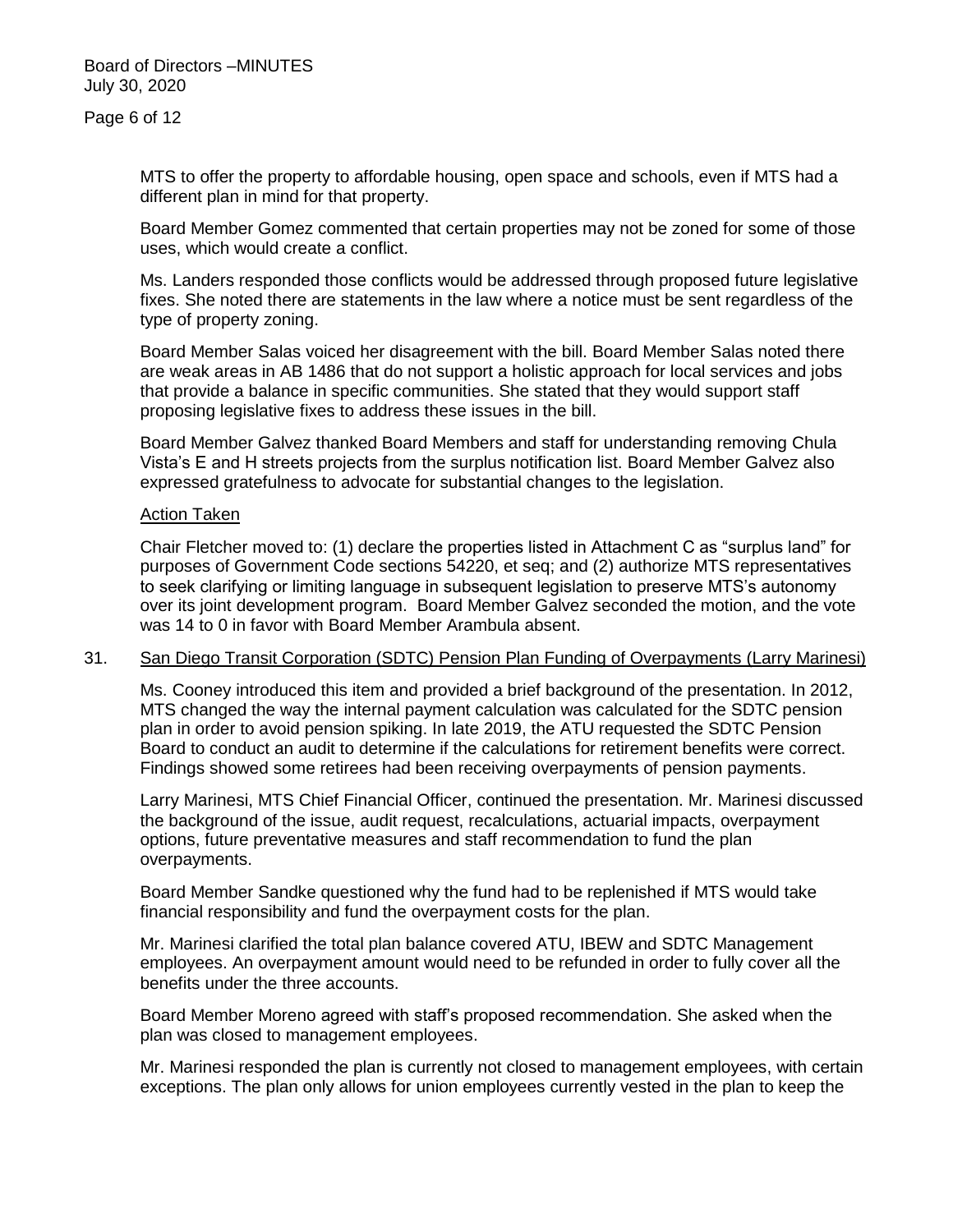same plan if they are promoted into a management position. Any newly hired management employees would go into CalPERS pension plan.

Board Member Moreno asked if staff would engage external auditors to ensure all other pension payments were accurate.

Mr. Marinesi responded that all three pension plan documents and payment plans would be reviewed to ensure accuracy.

Board Member Moreno requested for staff to follow up on the outcome and whether there were additional payment errors.

#### Action Taken

Board Member Moreno moved to authorize the Chief Executive Officer (CEO) to fund a onetime payment to the SDTC Pension Plan relating to cumulative overpayments to respective pension members. Chair Fletcher seconded the motion, and the vote was 14 to 0 in favor with Board Member Arambula absent.

# 32. Palm Avenue Trolley Station Transit Oriented Development (Tim Allison)

Tim Allison, MTS Manager of Real Estate Assets, introduced John Seymour from National CORE and Andrew Malick from Malick Infill. Mr. Allison presented on the Palm Avenue Station Joint Development project, and reviewed the current land use and land description, developer background, and project proposal details.

Mr. Malick continued the presentation and reviewed the project location, project comparison, site plan solutions, livability vision, parks and open space, recreation, pedestrian and bike amenities, density adaptability, and schedule of performance.

Mr. Allison concluded the presentation by reviewing the staff recommendations and next steps for the project.

Board Member Aguirre stated enthusiasm for the project and commended staff on the design and amenities of the proposal. Board Member Aguirre asked if the amount of low-income units could be increased.

Mr. Seymour responded there are four total phases in the project. Three out of those four will be 100% affordable, representing approximately 300 units. The rent ranges will be 30% to 60% AMI, some being 80%, and 100 units will be middle income. Mr. Seymour believed the proposal represented a good blend of middle and moderate affordability, however was open to assessing more affordable options.

Board Member Aguirre asked if the project would incorporate bio-filters for vegetation.

Mr. Seymour responded that they are currently drafting a landscaping solicitation and would incorporate that in the site plan prior to submission of development services.

Board Member Aguirre commented that the South Bay and Otay Valley Regional Park area is a wild life refuge with wild life connectivity, and noted that using native plants would be great for the environment. Board Member Aguirre asked if bathroom amenities for riders would be incorporated in the design.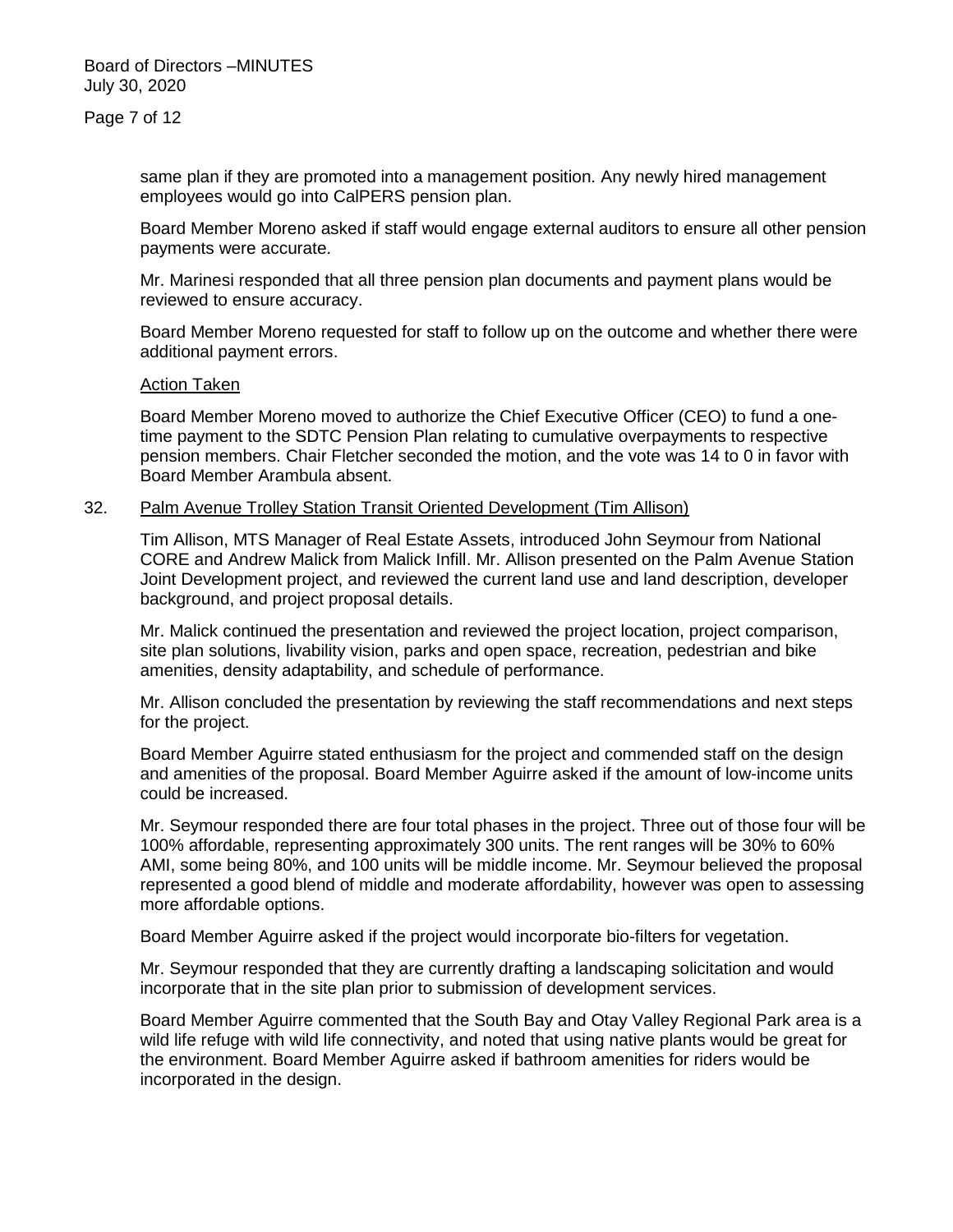Page 8 of 12

Mr. Malick replied they had not outlined that level of detail yet, but assured they could look into that request.

Board Member Aguirre voiced that riders needed restrooms and believed there were not enough at transit stations.

Board Member Gomez agreed with Board Member Aguirre and noted the vegetation incorporated in the design is important especially because of its proximity to the wildlife refuge. Board Member Gomez asked about the height of the buildings.

Mr. Seymour responded describing the 408-unit scheme, noting four stories of wood frame and one story of podium for the long building located at the entrance of the site. The other three buildings can accommodate higher densities and include stories of wood frame over one story of concrete, for a total of seven stories.

Board Member Gomez asked about the height limitations.

Mr. Seymour did not have an exact number, but stated the new laws they would be processing this project under allowed them to go thirty feet above the base height limit.

Board Member Gomez asked about the communication between the developer and the mobile home park residents.

Mr. Malick noted that he has shared the development plans with the owner of the adjacent property. He stated they have not reached out to the residents yet, as they have not started their public outreach program process. Mr. Malick stated that this was pre-mature before getting direction from the Board.

Mr. Seymour stated they need direction from Development Services Department as well as the Otay Mesa Nestor Community Planning Group once the plans are filed.

Board Member Gomez voiced support in adding public restrooms to the plans.

Board Member Moreno voiced enthusiasm for the project and agreed that the San Diego region is in need for affordable, low- and middle-income housing. Board Member Moreno acknowledged there were many infrastructure needs in the area. She asked the developers to add a sidewalk on the west side of Hollister Road. She is concerned that without this amenity there would be danger to pedestrians and transit riders. Board Member Moreno thanked the developer for initially reaching out to the Otay Mesa Nestor Community Planning Group and asked they resubmit the revised plans to the group. Board Member Moreno asked when the developer planned to solicit community feedback.

Mr. Seymour responded between November 2020 and January 2021.

#### **Action Taken**

Informational item only. No action taken.

### REPORT ITEMS

# 45. The 2020 Election (Michael Vu, Registrar of Voters)

This item was moved to the September 17, 2020 Board meeting.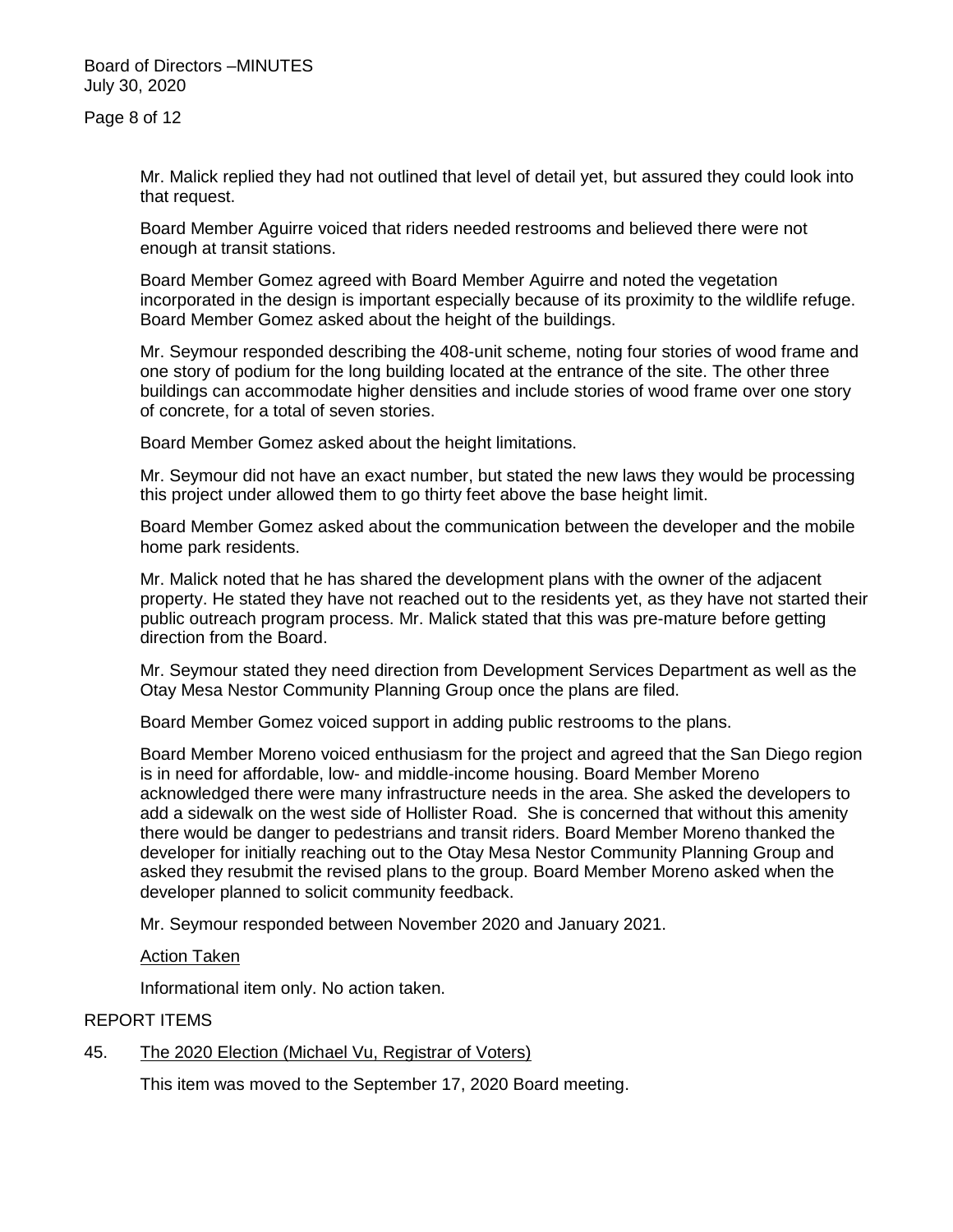Page 9 of 12

#### Action Taken

No action taken.

### 46. New Use of Force Policy (Scott Ybarrondo)

Scott Ybarrondo, Manager of Operations - Transit Enforcement, presented on MTS's New Use of Force Policy. Mr. Ybarrondo discussed the reassessment of the policy and compliance with 836.5 of the California Penal Code; California Assembly Bill 392; and California Senate Bill 230. Mr. Ybarrondo reviewed the details of the 8 Can't Wait campaign and highlighted the changes to the Use of Force Policy.

Board Member Montgomery stated she would like MTS to talk with the 8 Can't Wait representatives to review the policy. Board Member Montgomery noted the policy applies to Code Compliance employees but not the contracted security officers. She stated she would like to create a policy which would prohibit MTS from contracting with companies that refuse to abide by internal policies. Board Member Montgomery asked if there were legal requirements which would prohibit MTS from doing so.

Ms. Landers confirmed there were no legal impediments that would prevent contractors from abiding by MTS policy. She explained the new language in the policy reflected this concern and historically, MTS required Allied Universal have policies that were consistent with MTS.

Board Member Montgomery commented that the Board's intention is to outreach to the unsheltered population riding transit. She would like to note any policies interacting with those types of services be introduced into the conversation. Board Member Montgomery thanked staffed for the work and looks forward to further review of the policy. Board Member Montgomery expressed the importance of dignity and stated how she would like to avoid detention as part of protocol when issuing a citation. She believes this is an excessive measure while also acknowledging there are safety concerns for transit enforcement.

Board Member Gomez asked if MTS would be updating the contract standards with the current contractor in place.

Ms. Cooney explained MTS is currently soliciting proposals for the new Security contract and this policy is incorporated.

Ms. Landers also clarified the new Use of Force Policy is effective immediately to the current contractor and will be applicable to the new contractor.

Board Member Gomez asked how MTS makes sure this policy is implemented.

Ms. Landers explained the contract requires contractors to comply with policy and standard operating procedures (SOPs). Ms. Landers also stated the new policy has been presented to and agreed upon by Allied Universal.

Board Member Gomez asked what the consequences are for a contractor who does not obey the terms.

Mr. Ybarrondo replied the contractor is held accountable to the policy and the disciplinary process. Mr. Ybarrondo explained that staff has had conversations with Allied Universal and they support the policy change. MTS is co-developing training to create consistency with the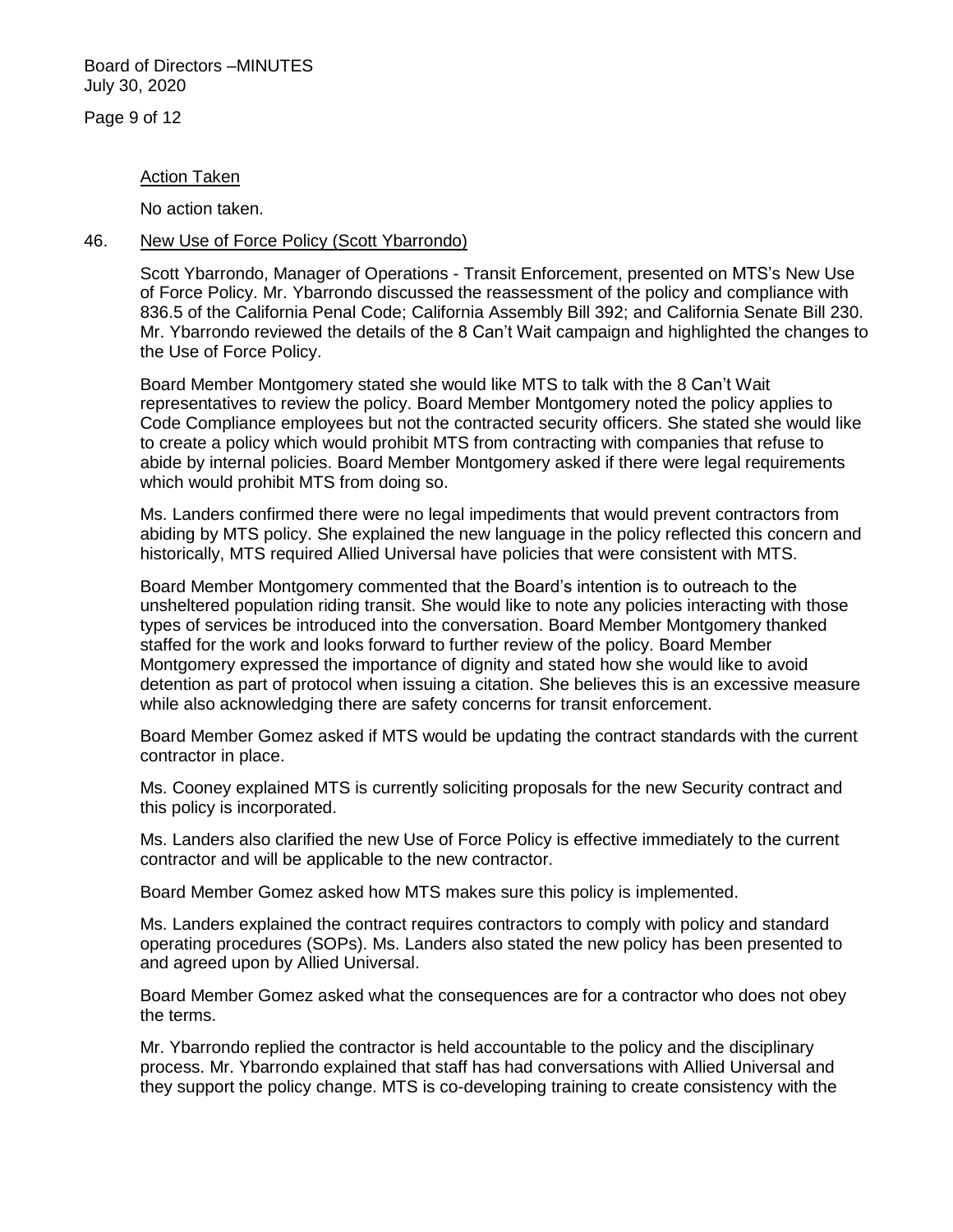Page 10 of 12

contracted security officers. MTS receives use of force reports from the contractor and if the contractor does not act in the proper manner, MTS has the authority to hold them accountable.

Board Member Gomez asked for further explanation. She asked if there was a trigger to terminate the contract based on a number of employees not following training requirements.

Ms. Landers responded that under the contract requirements, the contractor is required to follow policies. If MTS sees the contractor is consistently not doing so, MTS has the ability to terminate the contract.

Board Member Gomez asked at what point the Board would become aware that a contractor's agreement has been terminated.

Ms. Landers stated that in such a case, MTS would first present to the Executive Committee and then to the full Board.

Board Member Gomez suggested the committee create a threshold for accountability. She thanked staff and commented that she wants to ensure safety without harm to riders.

Board Member Goble asked for staff to clarify the shooting at a moving vehicle policy.

Mr. Ybarrondo clarified that shooting at moving vehicles is prohibited under the policy.

Board Member Moreno agreed the use of force policy is a step in the right direction. Board Member Moreno asked how MTS staff would update the procedures for Code Compliance employees.

Mr. Ybarrondo responded that MTS would be training all current officers and new employees on the policy.

Board Member Aguirre added on to Board Member Montgomery's comment regarding dignity. She stated excessive use of handcuffing can be demeaning to riders. Board Member Aguirre also wanted to revisit the strong hold policy and stated that a person's body weight can also cause injury or death. She would also like MTS to evaluate the implicit bias training in order to prevent any over-representation of minority riders being cited.

Mr. Ybarrondo noted with the new policy, if someone were handcuffed, a report would need to be generated so that management could evaluate the interaction. Mr. Ybarrondo also stated that body weight holds would be included in the training in order to minimize danger to individuals. Implicit bias training will continue to be an annual training requirement.

Board Member Gomez asked staff for a presentation of the population demographics who are being cited to make sure MTS is not targeting certain sectors of customers. Board Member Gomez asked if MTS had that data.

Ms. Cooney confirmed the data exists and that it would be given to the Public Security Committee for review.

Chair Fletcher asked when the new policy would be in effect.

Mr. Ybarrondo responded by saying implementation will be completed within the next few weeks.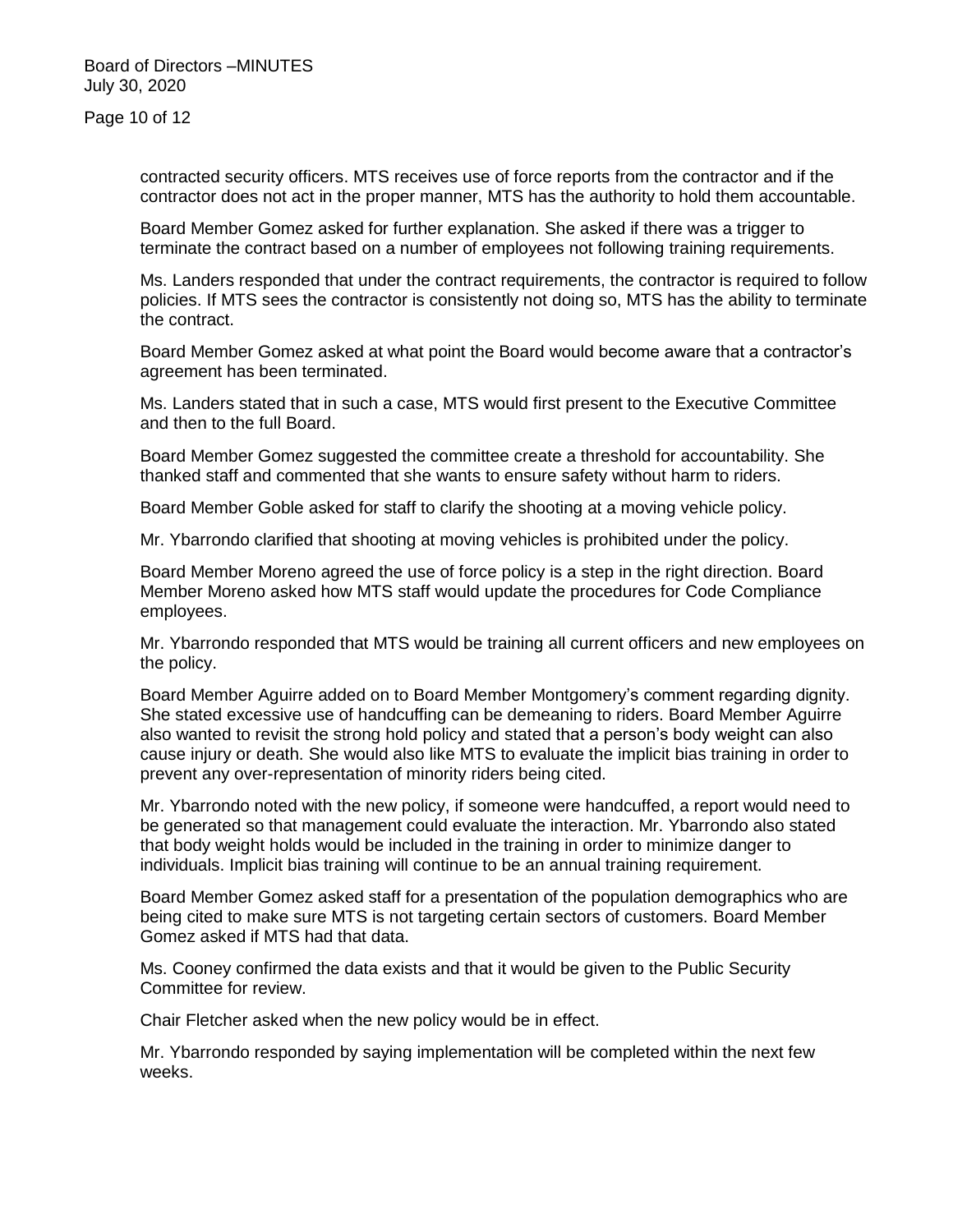Page 11 of 12

# Action Taken

Informational item only. No action taken.

47. Operations Budget Status Report for May 2020 (Gordon Meyer)

The Board waived the staff report for this item.

Action Taken

No action taken.

# OTHER ITEMS

60. Chair Report

There was no Chair's report.

61. Chief Executive Officer's Report

There was no Chief Executive Officer's Report.

62. Board Member Communications

There were no Board Member communications.

63. Additional Public Comments on Items Not on the Agenda

There were no additional public comments.

# CLOSED SESSION (TAKEN OUT OF ORDER)

27. Closed Session Items

The Board convened to Closed Session at 11:00 a.m.

- a. CLOSED SESSION CONFERENCE WITH REAL PROPERTY NEGOTIATORS PURSUANT TO CALIFORNIA GOVERNMENT CODE SECTION 54956.8 Property: Assessor's Parcel Number (APN) 618-010-26-01, 31-00, and 32-00; 676 Moss Street, Chula Vista, California Agency Negotiators: Sharon Cooney, Chief Executive Officer; Karen Landers, General Counsel; and Tim Allison, Manager of Real Estate Assets Negotiating Parties: SFL – Moss Street, LLC Under Negotiation: Price and Terms of Payment
- b. CLOSED SESSION CONFERENCE WITH LEGAL COUNSEL EXISTING LITIGATION Pursuant to California Government Code Section 54956.9(d)(2) (Government Tort Claim from Claudia Isabel Hernandez for herself and as successor in interest to the Estate of Angel Hernandez)

The Board reconvened to Open Session at 1:00 p.m.

Oral Report of Final Actions Taken in Closed Session

Karen Landers, General Counsel, reported the following: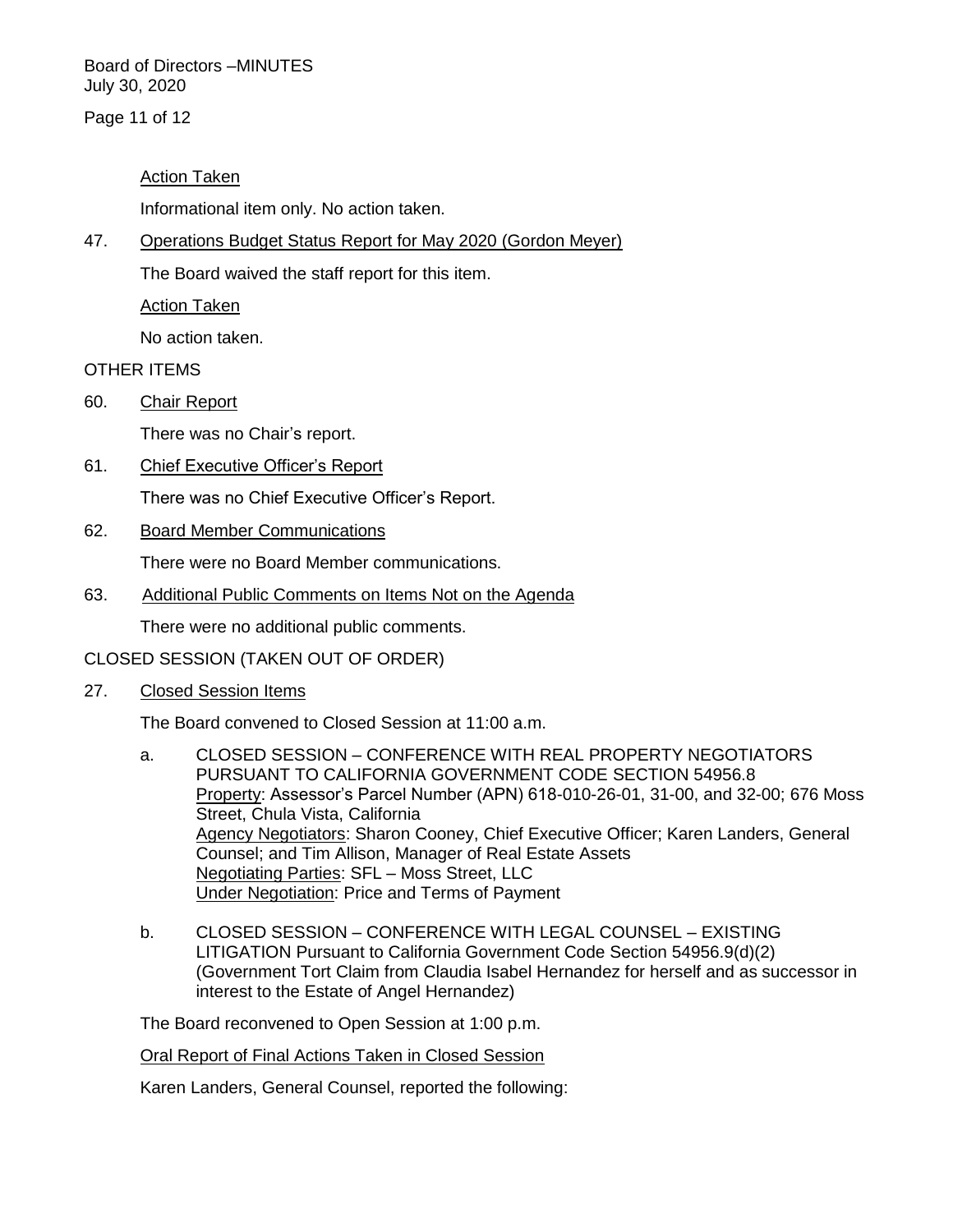Page 12 of 12

- a. The Board received a report and gave instructions to negotiators.
- b. The Board received a report and gave instructions to legal counsel.
- 64. Next Meeting Date

The next regularly scheduled Board meeting is September 17, 2020.

65. Adjournment

Chair Fletcher adjourned the meeting at 1:01pm.

 $\mu$ 

**Chairperson** San Diego Metropolitan Transit System

Clerk of the Board  $\vee \cup$ San Diego Metropolitan Transit System San Diego Metropolitan Transit System

Attachment: Roll Call Sheet

Filed by:  $\blacksquare$  Approved as to form:

 $u \sim (and \&$